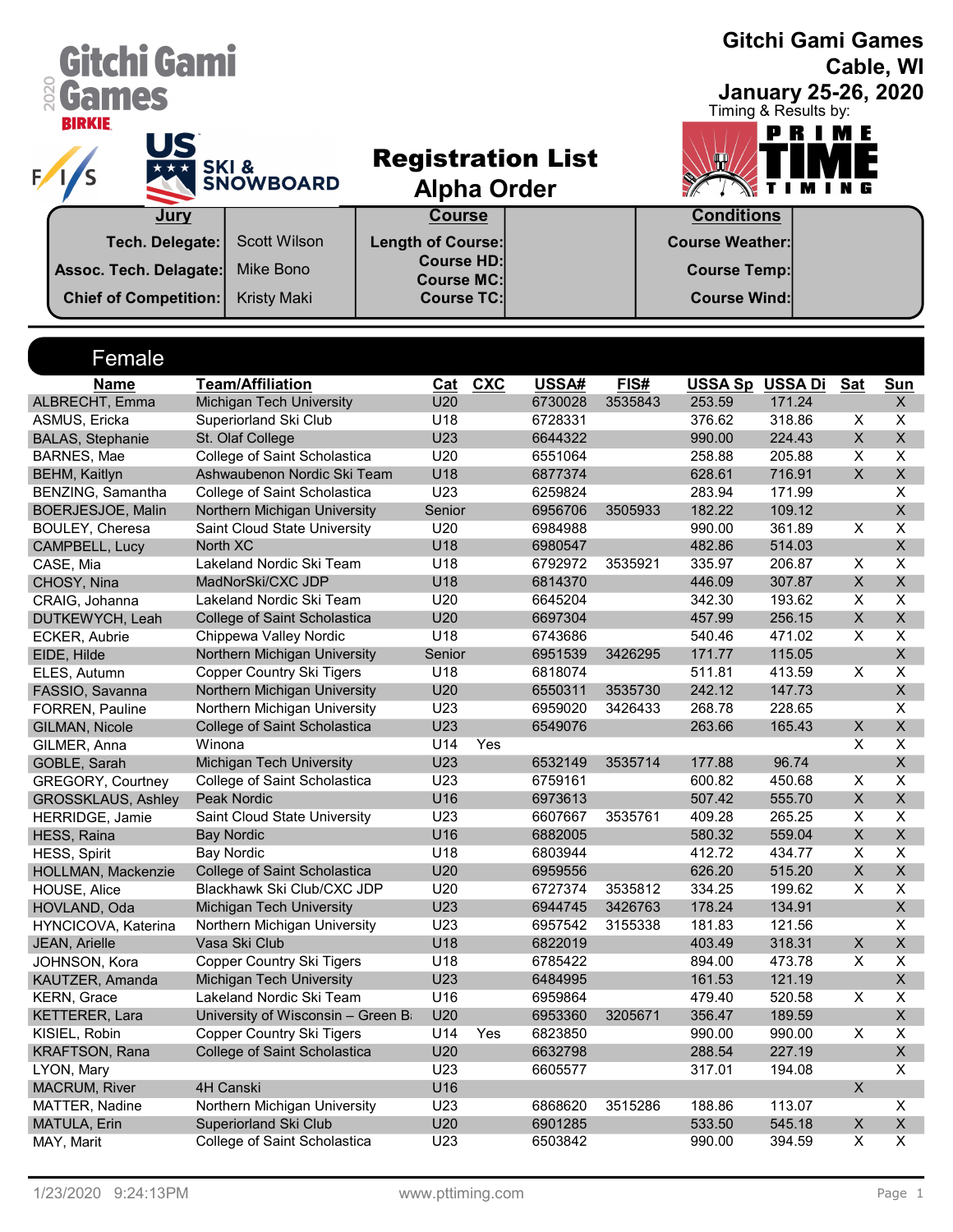| Female                    |                                            |                 |            |         |         |                        |         |                         |                         |
|---------------------------|--------------------------------------------|-----------------|------------|---------|---------|------------------------|---------|-------------------------|-------------------------|
| <b>Name</b>               | <b>Team/Affiliation</b>                    | Cat             | <b>CXC</b> | USSA#   | FIS#    | <b>USSA Sp USSA Di</b> |         | <b>Sat</b>              | Sun                     |
| MEYER, Leighton           | Northern Kettle Moraine Nordic Sk          | U10             |            |         |         |                        |         | X                       | X                       |
| <b>MEYERS, Erica</b>      | St. Olaf College                           | U <sub>23</sub> |            | 6665004 |         | 990.00                 | 264.52  | X                       | X                       |
| MEZA, Stella              | Lakeland Nordic Ski Team                   | U14             | Yes        |         |         |                        |         | X                       | $\mathsf{X}$            |
| MEZA, Sylvia              | Lakeland Nordic Ski Team                   | U <sub>16</sub> |            | 6895985 |         | 545.51                 | 432.47  | X                       | X                       |
| MILLER, Anne              | Champlin Park High School                  | U <sub>20</sub> |            |         |         |                        |         | $\mathsf{X}$            | $\mathsf{X}$            |
| MILLER, Molly             | Northern Michigan University               | U20             |            | 6933812 | 3105261 | 188.58                 | 121.37  |                         | $\mathsf{x}$            |
| MOORE, Abby               | Northern Kettle Moraine Nordic Sk          | U16             |            | 6920147 |         | 990.00                 | 696.95  | $\mathsf{X}$            | $\mathsf{X}$            |
| <b>MOWERS, Brita</b>      | College of Saint Scholastica               | U20             |            | 6956641 |         | 535.30                 | 428.46  | X                       | X                       |
| MULLINGS, Kianna          | College of Saint Scholastica               | U20             |            | 6625537 |         | 401.41                 | 347.45  |                         | $\mathsf{X}$            |
| MYERS, Liv                | Minneapolis Ski Club                       | U18             |            | 6760946 | 3535913 | 451.44                 | 234.80  | X                       | $\overline{\mathsf{x}}$ |
| NEEDHAM, Anabel           | Michigan Tech University                   | U20             |            | 6618896 | 3535865 | 212.56                 | 157.73  |                         | $\overline{X}$          |
| NEMETH, Grace             | Blackhawk Ski Club/CXC JDP                 | U18             |            | 6725519 |         | 702.69                 | 803.25  | $\overline{\mathsf{x}}$ | X                       |
| OBRIEN, Hanna             | <b>Blackhawk Ski Club</b>                  | U18             |            | 6980978 |         | 530.53                 | 492.60  | $\mathsf{X}$            | $\overline{X}$          |
| PAULSON, Annie            | Vasa Ski Club                              | U16             |            | 6960197 |         | 567.19                 | 625.89  | X                       | X                       |
| PETERSON, Fran            | 4591 Sports Development                    | U16             |            | 6742332 |         | 489.38                 | 420.46  | $\mathsf{X}$            | $\mathsf{X}$            |
| PETERSSON, Maja           | College of Saint Scholastica               | U23             |            | 6956888 | 3506165 | 237.54                 | 240.33  |                         | $\overline{\mathsf{x}}$ |
| REMILLARD, Gwinna         | College of Saint Scholastica               | U <sub>20</sub> |            | 6695860 |         | 450.72                 | 307.46  | $\times$                | $\mathsf{X}$            |
| <b>RESH CHIMNER, Sage</b> | <b>Copper Country Ski Tigers</b>           | U <sub>16</sub> |            | 6822092 |         | 580.97                 | 513.75  | X                       | X                       |
|                           | ROSENBERGER, MadyscChippewa Valley Nordic  | U16             |            | 6743827 |         | 586.47                 | 540.79  | X                       | X                       |
| ROTAR, Kiersten           | Lakeland Nordic Ski Team                   | U18             |            | 6968084 |         | 548.01                 | 604.32  | X                       | X                       |
| <b>SCHOENING, Maria</b>   | University of Wisconsin - Green B          | U23             |            | 6643134 |         | 378.43                 | 217.09  | X                       | $\mathsf{X}$            |
| SEAGREN, Ingrid           | <b>Copper Country Ski Tigers</b>           | U <sub>16</sub> |            | 6822100 |         | 512.10                 | 490.39  | X                       | X                       |
| SEMB, Henriette           | Michigan Tech University                   | <b>U23</b>      |            | 6945075 | 3426698 | 193.69                 | 108.77  |                         | $\mathsf{X}$            |
| SERAFIN, Jaden            | <b>Copper Country Ski Tigers</b>           | U16             |            | 6822118 |         | 666.85                 | 730.14  | X                       | X                       |
| STOCKINGER, Anna          | Saint Cloud State University               | U20             |            | 6921976 | 3535915 | 629.41                 | 401.81  | $\mathsf{X}$            | $\mathsf{X}$            |
| STRAKA, Jane              | Peak Nordic                                | U18             |            | 6747067 |         | 990.00                 | 990.00  | $\overline{\mathsf{x}}$ | $\overline{\mathsf{x}}$ |
| SUSNIK, Amanda            | St. Olaf College                           | U23             |            | 6976156 |         | 990.00                 | 456.74  | X                       | $\mathsf{X}$            |
| <b>TESSIER, Violet</b>    | College of Saint Scholastica               | U20             |            | 6872609 |         | 442.84                 | 407.50  | X                       | $\mathsf{x}$            |
| <b>TOLBERT, Avery</b>     | Peak Nordic                                | U18             |            | 6982805 |         | 485.28                 | 496.87  | $\mathsf{X}$            | $\mathsf{X}$            |
| VIREN, Annika             | College of Saint Scholastica               | U20             |            | 6100317 |         | 427.38                 | 309.26  | X                       | X                       |
| WYLAND, Lucia             | St. Olaf College                           | U20             |            | 6838809 | 3535901 | 990.00                 | 311.44  | X                       | X                       |
| Male                      |                                            |                 |            |         |         |                        |         |                         |                         |
| <b>Name</b>               | <b>Team/Affiliation</b>                    | Cat             | CXC        | USSA#   | FIS#    | <u>USSA Sp</u>         | USSA Di | <b>Sat</b>              | <b>Sun</b>              |
| <b>ACTON, Patrick</b>     | Michigan Tech University                   | U23             |            | 6532637 |         | 178.23                 | 80.95   |                         | X                       |
| ALBRECHT, Caden           | Loppet Nordic Racing                       | U18             |            | 6621544 |         | 303.77                 | 238.22  | X                       | X                       |
| ALBRECHT, Joshua          | Michigan Tech University                   | U23             |            | 6520092 |         | 309.38                 | 175.26  |                         | X                       |
| ALCORN, Benjamin          | St. Olaf College                           | U23             |            | 6764058 |         | 990.00                 | 282.01  | X                       | $\mathsf X$             |
| BAAS, Brad                | Michigan Tech University                   | U23             |            | 6643092 |         | 345.28                 | 217.71  |                         | X                       |
| <b>BANERUD, Kjetil</b>    | Northern Michigan University               | U23             |            | 6957517 | 3422968 | 135.28                 | 48.92   |                         | $\mathsf{X}$            |
| <b>BLISCHKE, Ethan</b>    | Peak Nordic                                | U18             |            | 6983827 |         | 990.00                 | 990.00  | X                       | X                       |
| BODOR, Bank               | Iola Winter Sports Club                    | U18             |            | 7005671 |         | 990.00                 | 990.00  | $\pmb{\times}$          | $\mathsf{X}$            |
|                           | BODOR-GOSZTONY, Hutlola Winter Sports Club | U14             | Yes        |         |         |                        |         | X                       | X                       |
| <b>BOETTCHER, Eric</b>    | Iola winter Sports Club                    | U18             |            | 6992834 |         | 990.00                 | 990.00  | X                       | $\pmb{\times}$          |
| <b>BOOK BRATBAK, Emil</b> | College of Saint Scholastica               | U23             |            | 6961253 | 3423344 | 163.27                 | 81.62   |                         | X                       |
| <b>BOURNE, Matthew</b>    | Northern Michigan University               | U20             |            | 6607241 | 3530991 | 222.45                 | 149.57  |                         | $\mathsf{X}$            |
| <b>BRAATEN, Anders</b>    | College of Saint Scholastica               | U23             |            | 6594533 |         | 367.46                 | 312.65  | X                       | X                       |
| CALAWAY, Sam              | Ashwaubenon Nordic Ski Team                | U18             |            | 6924859 |         | 990.00                 | 990.00  | $\pmb{\times}$          | $\pmb{\times}$          |
| CARLEN, Peter             | St. Olaf College                           | U20             |            | 6797161 |         | 320.08                 | 204.37  | X                       | X                       |
| <b>CHAMBERS, Beckett</b>  | <b>Bay Nordic</b>                          | U16             |            | 6725501 |         | 510.35                 | 416.38  | $\pmb{\times}$          | $\mathsf{X}$            |
| CHAMBERS, Lachlan         | <b>Bay Nordic</b>                          | U14             | Yes        |         |         |                        |         | X                       | X                       |
| CHRISTIANSON, Jack        | College of Saint Scholastica               | U23             |            | 6564341 |         | 268.21                 | 144.76  | X                       | $\mathsf X$             |
| <b>CLARKE, Matthew</b>    | College of Saint Scholastica               | U20             |            | 6614150 |         | 990.00                 | 297.49  | X                       | X                       |
| CRAIG, Jakob              | Lakeland Nordic Ski Team                   | U18             |            | 6615827 |         | 365.53                 | 246.54  | X                       | $\mathsf{X}$            |
| DELONG, Mitchell          | Michigan Tech University                   | U23             |            | 6547480 | 3530898 | 240.23                 | 99.92   |                         | X                       |
| <b>DERCKS, Hunter</b>     | Michigan Tech University                   | U23             |            | 6666887 |         | 277.81                 | 267.43  |                         | $\mathsf{X}$            |
| DEWALL, Lars              | College of Saint Scholastica               | U20             |            | 6961047 |         | 348.80                 | 198.02  | X                       | X                       |
| DORSEY, Forrest           | Lakeland Nordic Ski Team                   | U18             |            | 6861488 | 3531101 | 362.20                 | 404.27  | $\mathsf X$             | $\mathsf{X}$            |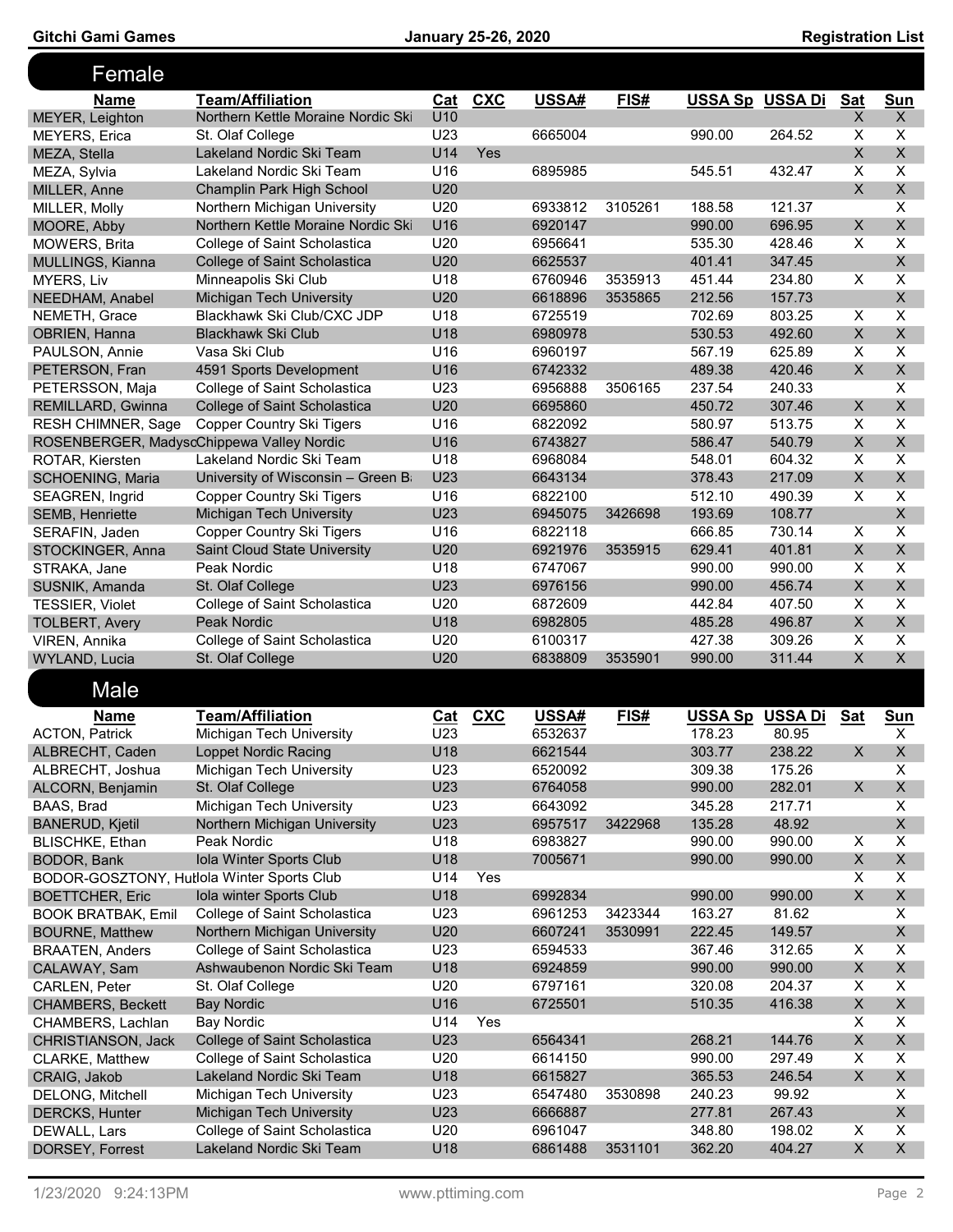Gitchi Gami Games **Cami Cames January 25-26, 2020 Registration List** 

| Male                     |                                                  |                 |            |         |         |                        |        |              |                           |
|--------------------------|--------------------------------------------------|-----------------|------------|---------|---------|------------------------|--------|--------------|---------------------------|
| <b>Name</b>              | <b>Team/Affiliation</b>                          | Cat             | CXC        | USSA#   | FIS#    | <b>USSA Sp USSA Di</b> |        | <b>Sat</b>   | <b>Sun</b>                |
| DUFFY, Quinn             | University of Wisconsin - Green B                | U23             |            | 6484926 |         | 252.34                 | 165.82 |              | X                         |
| EARLL, Aidan             | <b>Wausau Nordic United</b>                      | U18             |            | 6814396 | 3531141 | 408.17                 | 436.55 | X            | X                         |
| ECKER, Aidan             | Chippewa Valley Nordic                           | U14             | Yes        | 6814502 |         | 990.00                 | 990.00 | X            | X                         |
| FRALEY, Michael          | <b>Copper Country Ski Tigers</b>                 | U18             |            | 6800742 |         | 428.33                 | 349.45 | X            | X                         |
| GOBLE, Reid              | Michigan Tech University                         | U23             |            | 6550854 | 3530904 | 189.64                 | 71.56  |              | X                         |
| GORE, Eli                | MadNorSki/CXC JDP                                | U <sub>20</sub> |            | 6644992 | 3531036 | 319.82                 | 149.00 | X.           | $\mathsf{X}$              |
| <b>GREEN, Tres</b>       | Michigan Tech University                         | U23             |            | 6618870 |         | 276.49                 | 151.79 |              | X                         |
| <b>GRENIER, Finn</b>     | Chippewa Valley Nordic                           | U12             | Yes        |         |         |                        |        | $\mathsf{X}$ | $\mathsf X$               |
| <b>GROND, Maurus</b>     | Northern Michigan University                     | U23             |            | 6958016 | 3510584 | 176.83                 | 111.38 |              | $\pmb{\times}$            |
| GROSSKLAUS, Nathan       | Peak Nordic                                      | U18             |            | 6973630 |         | 458.84                 | 453.00 | $\mathsf{X}$ | $\mathsf X$               |
| HAAPALA, William         | Vasa Ski Club                                    | U18             |            | 6902652 |         | 474.68                 | 424.59 | X            | $\overline{\mathsf{x}}$   |
| HACKER, Drake            | College of Saint Scholastica                     | U20             |            | 6662746 | 3530920 | 320.69                 | 223.53 | X            | X                         |
| HACKER, Kaden            | Peak Nordic                                      | U16             |            | 6871006 |         | 495.76                 | 408.75 | X            | X                         |
| <b>HAERTER, Jace</b>     | <b>Loppet TRAIL KIDS</b>                         | U14             | <b>Yes</b> |         |         |                        |        | $\mathsf{X}$ | $\mathsf{X}$              |
| HAMLIN, Cyrus            | <b>Copper Country Ski Tigers</b>                 | U16             |            | 6822084 |         | 539.25                 | 451.40 | X            | $\overline{\mathsf{x}}$   |
| HANSON, Per              | 4591 Sports Development                          | U18             |            | 6639363 | 3531131 | 488.57                 | 485.02 | X            | $\mathsf{X}$              |
| HATFIELD, Rubin          | Superiorland Ski Club                            | U18             |            | 6902783 |         | 406.81                 | 502.93 | X            | $\overline{\mathsf{x}}$   |
| HIPP, Leo                | Northern Michigan University                     | U23             |            | 6485069 | 3530859 | 221.10                 | 187.12 |              | $\mathsf{X}$              |
| <b>HUDACEK, Kristian</b> | Chippewa Valley Nordic                           | U14             | Yes        |         |         |                        |        | X            | $\overline{\mathsf{X}}$   |
| HUHTALA, Daniel          | Ashwaubenon Nordic Ski Team                      | U18             |            | 6667936 |         | 276.75                 | 250.71 | X            | $\mathsf{X}$              |
| IVENS, lan               | University of Wisconsin - Green B                | U23             |            | 6649909 |         | 304.98                 | 183.06 |              | X                         |
| JANOWSKI, Matthew        | Superiorland Ski Club                            | U <sub>18</sub> |            | 6983308 |         | 622.47                 | 696.15 | $\mathsf{X}$ | $\mathsf{X}$              |
| JASZCZAK, David          | Michigan Tech University                         | U <sub>23</sub> |            | 6521891 |         | 177.18                 | 121.77 |              | $\sf X$                   |
| JOHNSON, Kevin           | Ashwaubenon Nordic Ski Team                      | U18             |            | 6825392 |         | 382.22                 | 337.89 | $\mathsf{X}$ | $\mathsf X$               |
| <b>KELLER, Cedric</b>    | Michigan Tech University                         | U23             |            | 6945111 | 3510587 | 255.20                 | 144.59 |              | $\overline{\mathsf{x}}$   |
| <b>KERN, Jennings</b>    | Lakeland Nordic Ski Team                         | U12             | Yes        |         |         |                        |        |              | $\mathsf{X}$              |
| <b>KRAFTSON, Shad</b>    | University of Wisconsin - Green B                | U23             |            | 6632806 |         | 278.10                 | 158.46 | X            | $\overline{\mathsf{x}}$   |
| LARSON, Bjorn            | College of Saint Scholastica                     | U23             |            | 6880031 |         | 269.50                 | 141.74 |              | X                         |
| LEINO, Aleksi            | Michigan Tech University                         | Senior          |            | 6946863 | 3180941 | 157.75                 | 95.25  |              | X                         |
| LUKENS, Alex             | Ashwaubenon Nordic Ski Team                      | U18             |            | 6823155 |         | 509.90                 | 490.92 | X            | $\mathsf{X}$              |
| LYNCH, Joe               | College of Saint Scholastica                     | U20             |            | 6664536 |         | 259.07                 | 216.37 | X            | $\overline{\mathsf{x}}$   |
| <b>MATELICH, Nick</b>    | College of Saint Scholastica                     | U23             |            | 6112478 | 3530809 | 220.20                 | 130.54 |              | $\mathsf{X}$              |
| MATHIE, Tony             | University of Minnesota                          | U <sub>23</sub> |            | 6593576 | 3530915 | 362.03                 | 251.37 | X            | X                         |
| MEINERT, Jack            | College of Saint Scholastica                     | U20             |            | 6876547 |         | 336.54                 | 250.79 | X            | X                         |
| MILLER, Ryan             | Vasa Ski Club                                    | U18             |            | 6875184 |         | 379.92                 | 370.75 | X            | X                         |
|                          | MISCHE-RICHTER, TameCollege of Saint Scholastica | Senior          |            | 6386295 | 3530873 | 188.56                 | 105.79 |              | $\mathsf{X}$              |
| MOOSMANN, Tobias         | Northern Michigan University                     | U23             |            | 6958077 | 3050266 | 142.03                 | 100.18 |              | X.                        |
| <b>MULLEN, Kieran</b>    | St. Olaf College                                 | U20             |            | 6644314 |         | 990.00                 | 353.99 | X            | $\mathsf{X}$              |
| MURPHY, William          | <b>Bay Nordic</b>                                | U18             |            | 6822316 |         | 355.78                 | 325.79 | X            | X                         |
| MYERS, Sam               | University of Wisconsin - Green B                | U23             |            | 6570728 |         | 251.00                 | 146.69 | X            | $\mathsf{X}$              |
| NOWAK, Isaac             | <b>Bay Nordic</b>                                | U16             |            | 6981271 |         | 598.64                 | 547.79 | X            | X                         |
| OLSON, Brian             | St. Olaf College                                 | U23             |            | 6990098 |         | 990.00                 | 364.04 | X            | $X -$                     |
| OMODT, William           | College of Saint Scholastica                     | U20             |            | 6899870 |         | 311.55                 | 237.79 | X            | X                         |
| <b>OUSDIGIAN, Mark</b>   | Michigan Tech University                         | U23             |            | 6665798 |         | 193.71                 | 109.20 |              | $\mathsf{X}$              |
| PETERSON, Marcus         | 4591 Sports Development                          | U18             |            | 6743652 |         | 990.00                 | 637.28 | X            | X                         |
| RADTKE, Tyler            | St. Olaf College                                 | U23             |            | 6734274 |         | 990.00                 | 182.68 | X            | $\mathsf{X}^-$            |
| RAGUSE, Gabe             | College of Saint Scholastica                     | U23             |            | 6821594 |         | 990.00                 | 200.35 |              | X                         |
| ROCHELEAU, Grant         | Ashwaubenon Nordic Ski Team                      | U16             |            | 6874067 |         | 521.76                 | 459.02 | X            | X                         |
| ROLID, Mathias           | Northern Michigan University                     | Senior          |            | 6866113 | 3422644 | 145.18                 | 67.46  |              | X                         |
| ROUW, Cory               | University of Wisconsin - Green B                | U23             |            | 6441254 |         | 286.52                 | 199.30 |              | X                         |
| SCHATZLEIN, August       | College of Saint Scholastica                     | U20             |            | 6747091 | 3531174 | 214.82                 | 127.64 | X            | X                         |
| SCHNEIDER, Cody          | College of Saint Scholastica                     | U20             |            | 6789739 | 3531063 | 271.76                 | 220.55 | X            | $\boldsymbol{\mathsf{X}}$ |
| SCHNEIDER, James         | Loppet Nordic Racing                             | U20             |            | 6608562 | 3531083 | 229.69                 | 139.20 |              | X                         |
| SCHROCK, Somer           | Michigan Tech University                         | Senior          |            | 6045629 |         | 238.86                 | 144.15 |              | $\boldsymbol{\mathsf{X}}$ |
|                          | SCHWINGHAMER, John College of Saint Scholastica  | U23             |            | 6760805 | 3531117 | 263.71                 | 165.90 |              | X                         |
| <b>SEAGREN, Birk</b>     | <b>Copper Country Ski Tigers</b>                 | U14             | Yes        | 6823884 |         | 990.00                 | 990.00 | X            | X                         |
| SHARP, Sam               | Ashwaubenon Nordic Ski Team                      | U14             | Yes        |         |         |                        |        | X            | X                         |
| SMOLLER, Nathan          | College of Saint Scholastica                     | U20             |            | 6698385 |         | 307.04                 | 212.25 | X            | $X -$                     |